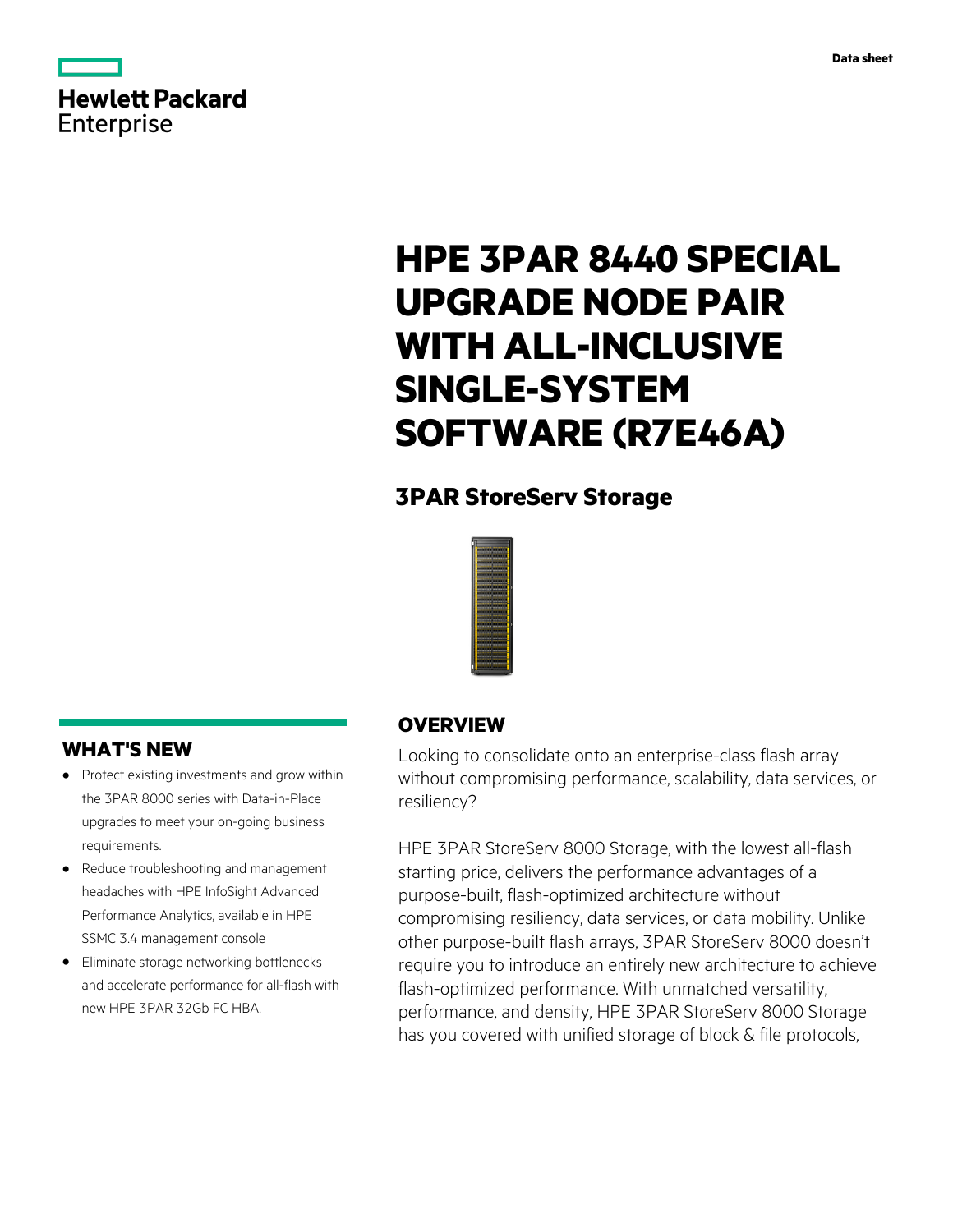application managed data protection and simplified fabric zoning along with SAN diagnostics.

## **FEATURES**

#### **Accelerate Fibre Channel Performance for 3PAR All Flash Storage**

HPE 3PAR 8000 32 Gb FC 2-port HBA delivers up to 2X performance compared to the 16 Gb 4-port FC HBA in a smaller port footprint for mixed workloads and FC port consolidation.

#### **Offers Assured Storage Efficiency for your Workload - Guaranteed**

Get the savings you want with the performance you need with HPE 3PAR Adaptive Data Reduction, inclusive of deduplication, compression, and Data Packing eliminate bottlenecks with a flash-optimized, scale-out architecture and > 1 million IOPS.

Get All-flash at a low entry price and with 7-year warranty on all SSDs, no caveats.

#### **Respond Effortlessly to Unpredictable and Changing Demands**

HPE 3PAR Remote Copy replication support for VMware vVols to ensure a granular, per VM protection.

Built-in automated SAN configuration feature now offers target driven federated zoning, with HPE Smart SAN.

Modernize your EMC, HDS and IBM Storage infrastructure with painless, no-cost data migration.

Optimize storage at the data centre level with seamless data movement between arrays.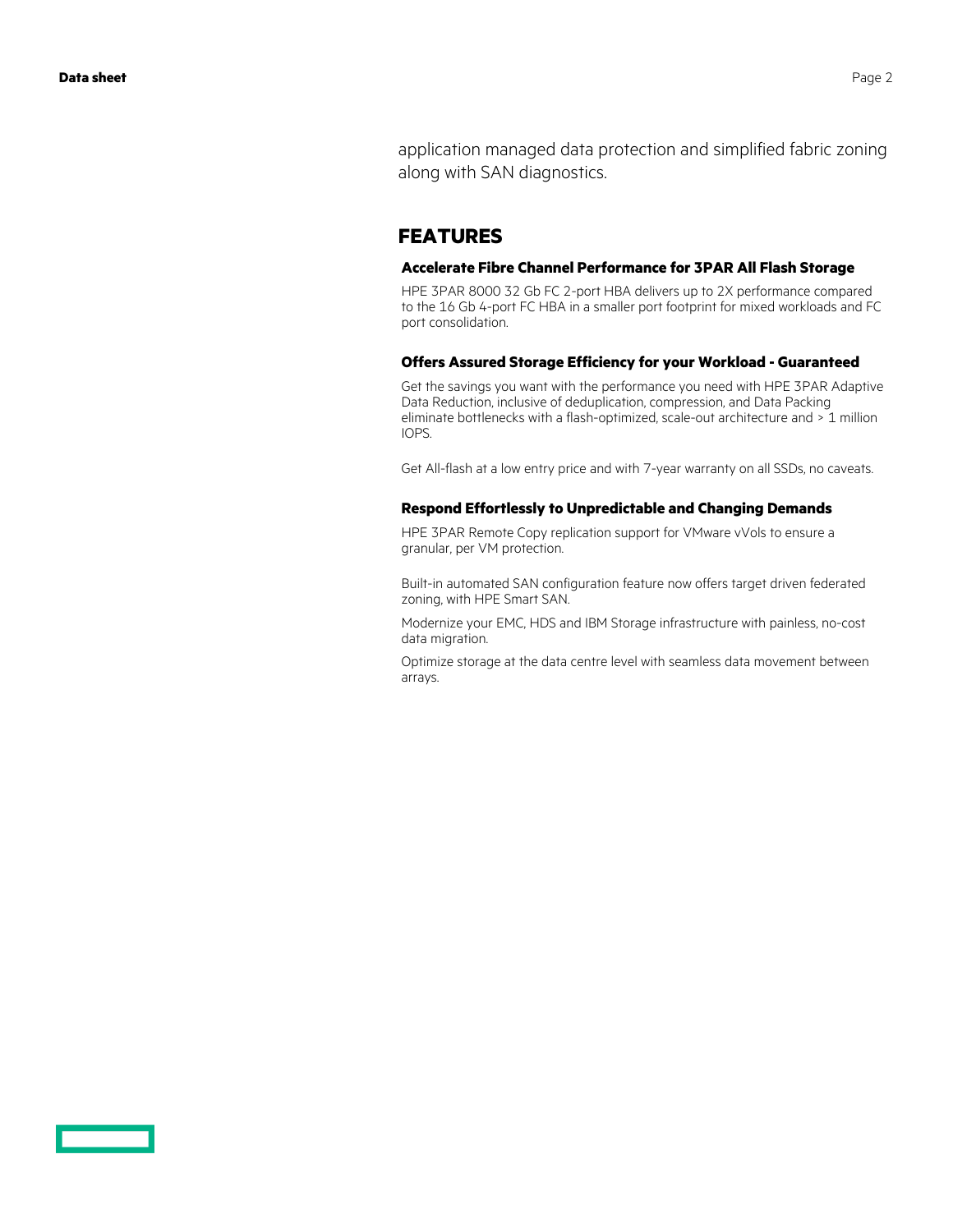## **Technical specifications HPE 3PAR 8440 Special Upgrade Node Pair with Allinclusive Single-system Software**

| <b>Product Number</b>               | <b>R7E46A</b>                                                                                                                                                                                                                                                                                                                                                                                                                                                                                                                                                                                                                             |
|-------------------------------------|-------------------------------------------------------------------------------------------------------------------------------------------------------------------------------------------------------------------------------------------------------------------------------------------------------------------------------------------------------------------------------------------------------------------------------------------------------------------------------------------------------------------------------------------------------------------------------------------------------------------------------------------|
| <b>Capacity</b>                     | 3000 TiB<br>Maximum, depending on model                                                                                                                                                                                                                                                                                                                                                                                                                                                                                                                                                                                                   |
| <b>Drive description</b>            | SFF SAS or<br><b>LFF SAS</b>                                                                                                                                                                                                                                                                                                                                                                                                                                                                                                                                                                                                              |
| <b>Enclosures</b>                   | (38) 3PAR 8000 SFF SAS Drive Enclosure<br>(38) 3PAR 8000 LFF SAS Drive Enclosure<br>Maximum, depending on model.                                                                                                                                                                                                                                                                                                                                                                                                                                                                                                                          |
| Maximum drives per enclosure        | 24                                                                                                                                                                                                                                                                                                                                                                                                                                                                                                                                                                                                                                        |
| <b>Host interface</b>               | 32 Gb/sec Fibre Channel (8) Ports<br>16 Gb/sec Fibre Channel (24) Ports<br>10 GbE iSCSI/FCoE (8) Ports<br>1Gb Ethernet (16) Ports<br>10Gb Ethernet (8) Ports<br>Maximum supported, depending on configuration and model                                                                                                                                                                                                                                                                                                                                                                                                                   |
| Cache                               | 384 GiB<br>Maximum, depending on model                                                                                                                                                                                                                                                                                                                                                                                                                                                                                                                                                                                                    |
| <b>Storage controller</b>           | 3PAR 8000 6-core 2.2GHz Controller Node<br>3PAR 8000 10-core 2.4GHz Controller Node<br>Maximum, depending on model                                                                                                                                                                                                                                                                                                                                                                                                                                                                                                                        |
| <b>Availability features</b>        | Redundant power supplies and fans<br>A minimum of dual redundant controllers, with up to two controllers for added redundancy<br>RAID 1, RAID 5 and RAID 6 for data protection.                                                                                                                                                                                                                                                                                                                                                                                                                                                           |
| <b>Compatible operating systems</b> | Microsoft Windows Server 2008<br>Microsoft Windows Server 2008 R2<br>Microsoft Windows Server 2012<br>Microsoft Windows Server 2012 R2<br>Microsoft Windows Hyper-V<br>HP-UX<br>SUSE Linux Enterprise Server (SLES)<br>Red Hat Enterprise Linux (RHEL)<br>VMware ESX and ESXi<br>Oracle Solaris<br>Oracle UEK<br>Oracle Linux<br>Citrix XenServer<br><b>IBM AIX</b><br><b>HPE OpenVMS</b><br>Apple OS X<br>HPE OpenVMS is a registered release only. For the latest information on supported operating systems refer<br>to Single Point of Connectivity Knowledge for HPE Storage Products (SPOCK):<br>https://h20272.www2.hpe.com/spock/ |